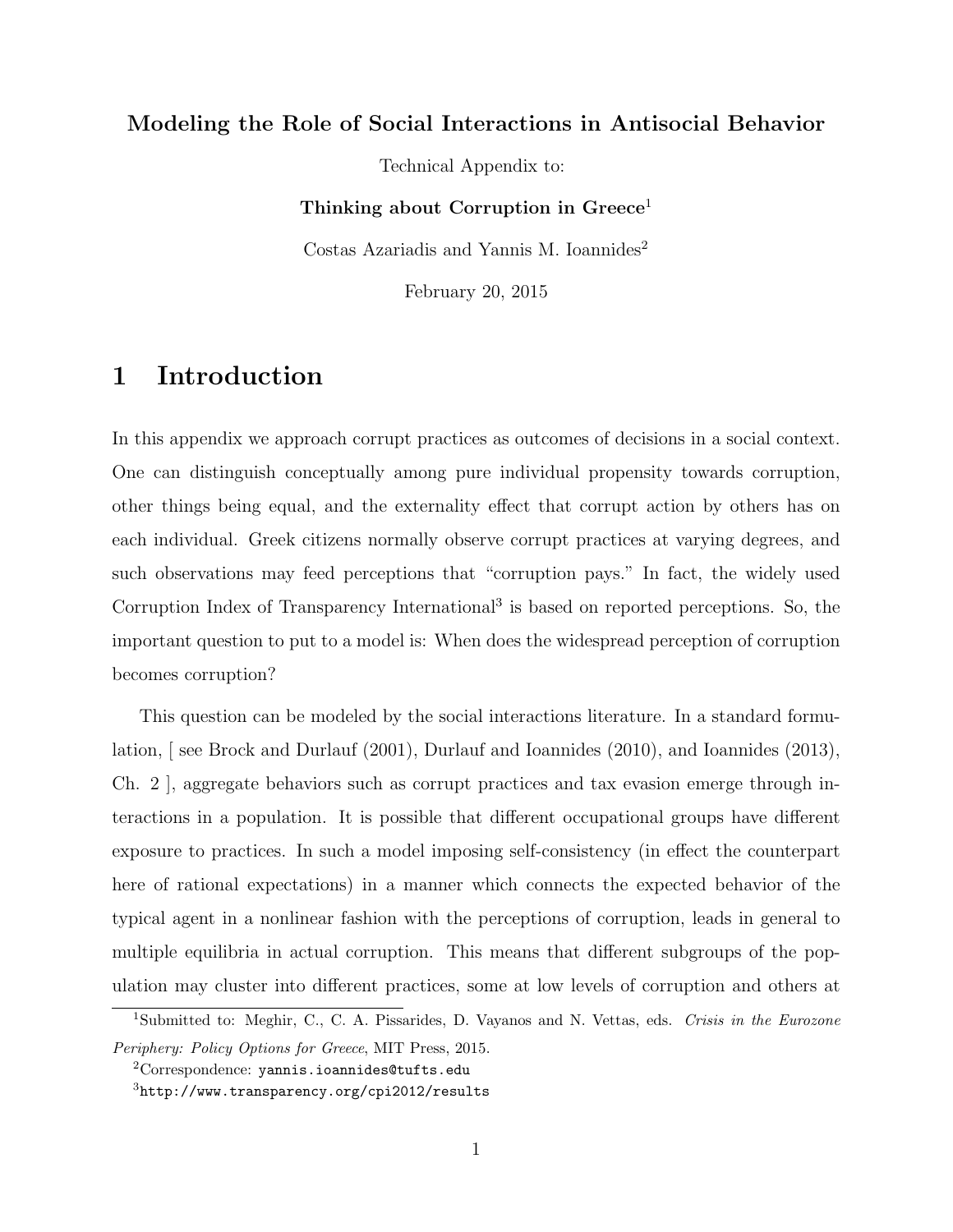higher ones, which are typically stable, and the middle level ones are typically unstable.

For the perception of corruption not to translate into actual corruption individuals must feel incentives not to conform to social perceptions of corruption and of other practices and thus in effect not to "coordinate" on the worst outcomes (which is loosely speaking here, because a Bayes-Nash equilibrium is invoked). Appropriate incentives can be studied on the basis of the model introduced in this appendix. Some of them are discussed informally in the main part of the paper. These incentives must include individual enforcement mechanisms, like legal and administrative sanctions, as well as socially integrated ones, like stigma.

This appendix offers a model which underlies the narrative exposition in the main text. A key result of the model identifies actual practices as emerging as social equilibria. One can base policy design on such foundations, where policy does not just bring about a marginal reduction of corruption but moves the economy to a completely different equilibrium. This is a feature of non-uniqueness, which is particularly attractive in the context of Greece, where it is highly desirable to overturn the impact of expectations that things will go unchanged.

# **2 Model**

Corruption practices can be very different and can adapt to specific cultural features of given societies. So, a very general model is called for. We borrow from Durlauf and Ioannides (2010) a basic model of social interactions that involves decisions over a discrete set of choices. It aims at capturing many of the interesting implications of integrating feedback from social factors and conditions into individual behavior.

Consider a population of *I* individuals each of whom chooses between *L* different alternatives; individual choices are denoted by  $\omega_i$ , and the choice set is:  $S = \{0, 1, \ldots, L-1\}$ . Each agent *i* is associated with a group  $g(i)$ , which is defined as those members of the population whose behaviors and characteristics enter as direct arguments in *i*'s decision problem. For example, different groups of the population may have different options in engaging in corrupt practices. Whereas everyone deals with providers of public services of different kinds,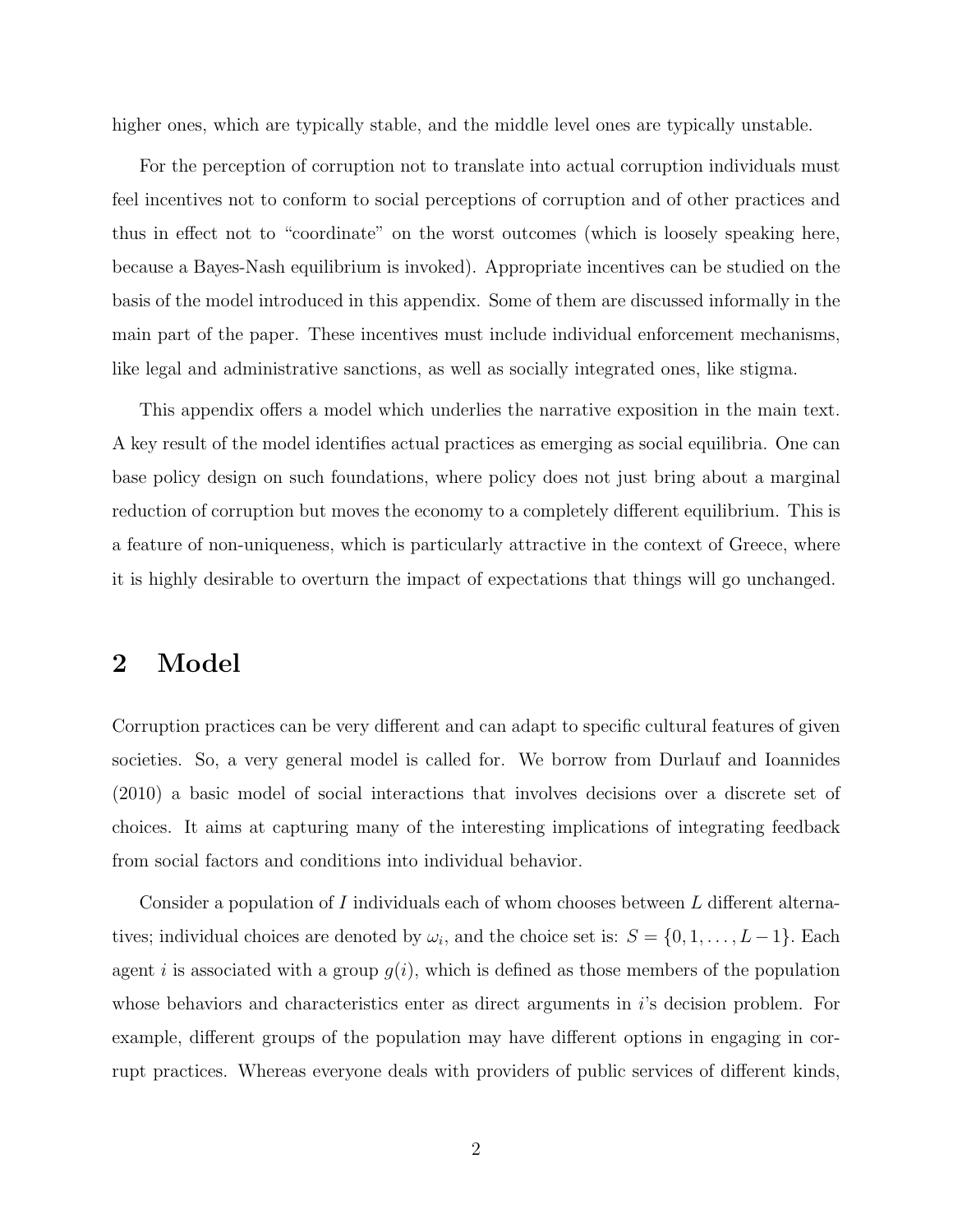depending on their nature of the incomes, individuals have different options in engaging in tax evasion or even (legal) tax avoidance. Those on salary, wage or pension incomes have income taxes withheld at source. Self-employed individuals can be small shopkeepers with more or less visible business practices, or lawyers with access to information regarding the risk associated with different modes of tax compliance. We start by assuming that each actor is a member of a single group. We describe how social interactions affect individual and aggregate outcomes regarding specific practices.

Each of the possible choices  $\ell$  produces utility  $V_{i,\ell}$  for individual *i*. We conceptualize choice-specific utility as having three distinct components. The first, *hi,ℓ,* is *private deterministic utility*. It is private in that it does not exhibit direct dependence on the choices of others and is deterministic as it is treated as known to the modeler; in econometric work this is operationalized by assuming that it is a known function of observables and estimable parameters. The second component is *deterministic social utility* and captures the dependence of individual *i*'s utility on specific choice by others. If individual *i* chooses  $\omega_i = \ell$  and *j* chooses  $\omega_j = s$ , then individual *i* receives  $J_{i,j,\ell,s}$ . For example, a young aspiring lawyer cannot be seen driving other than a sparkling BMW. This is quite general as each pair of individuals and pair of choices is assigned a separate payoff. The payoffs will be restricted in order to produce tractable results. We assume that the payoffs from the choices of others are additive and so are both deterministic private and social utility. A third component is a *random utility* term,  $\epsilon_{i,\ell}$ . These random utility components are assumed to be independent across choices and individuals; this assumption can be relaxed in a straightforward way (e.g., by the nested logit model, as we see further below).

Together, these three components are summed so that

$$
V_{i,\ell} = \mathcal{E}\{V_{i,\ell}\} + \epsilon_{i,\ell},
$$

with the expected utility taking the form:

$$
\mathcal{E}\{V_{i,\ell}\} = h_{i,\ell} + \sum_{s=0}^{L-1} \sum_{j \neq i} J_{i,j,\ell,s} p_{j,s|i}^e,\tag{1}
$$

where  $p_{j,s|i}^e$  denotes the probability *i* assigns to choice *s* on the part of *j*. For example, individual *i* is not sure whether individual *j* tax evades, say chooses  $\omega_j = s$ , but thinks that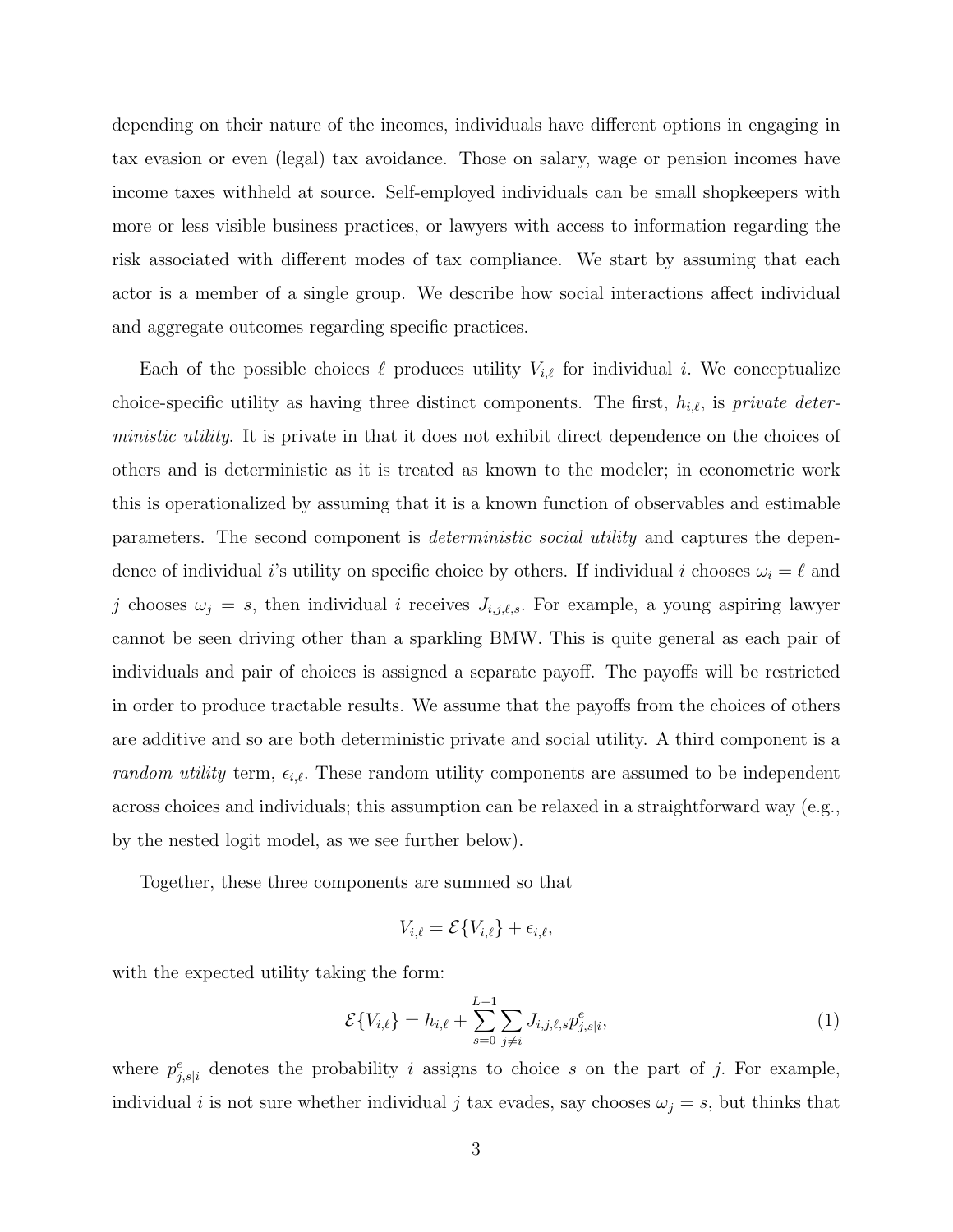is so with probability  $p_{j,s|i}^e$ . In the language of Transparency International, it is *i*'s perception that individual  $j$  tax evades. For later use, we define  $J$  as the array of interaction coefficients, an  $I \times I \times L \times L$  array with element  $J_{i,j,\ell,s}$ , and **I** as the  $I \times I$  identity matrix.

This expected utility function allows for an explicit characterization of the equilibrium choice probabilities once the probability distributions for the random utility terms is specified. We assume that the  $\epsilon_{i,\ell}$ 's are distributed according to the multinomial logit model with mean zero and dispersion parameter *ς*. The variance is given by  $\frac{\pi^2}{c^2}$ *ς* 2 *.* Individual *i ′* s choice probabilities are given by:

$$
\text{Prob}(\omega_i = \ell) = p_{i,\ell} = \frac{\exp\left[\varsigma \left(h_{i,\ell} + \sum_{s=0}^{L-1} \sum_{j\neq i} J_{i,j,\ell,s} p_{j,s|i}^e\right)\right]}{\sum_{\ell'=0}^{L-1} \exp\left[\varsigma \left(h_{i,\ell'} + \sum_{s=0}^{L-1} \sum_{j\neq i} J_{i,j,\ell',s} p_{j,s|i}^e\right)\right]}, \ell \in S, i = 1, \dots, I. \quad (2)
$$

Higher  $\varsigma$  implies lower variance. The case of  $\varsigma = 0$  implies purely random choice, where all outcomes are equally likely because the private random utility density is so diffused that the maximum of the random utility shocks will control the choice. In contrast  $\varsigma = \infty$  means that choices are deterministic in the sense that the private random utility terms are all equal to 0 with probability 1*.*

Self-consistency of beliefs requires that beliefs are validated at equilibrium, that is, perception of corruption is confirmed. For this model we require that

$$
\text{Prob}(\omega_i = \ell) = p_{i,\ell} = \frac{\exp\left[\varsigma \left(h_{i,\ell} + \sum_{s=0}^{L-1} \sum_{j\neq i} J_{i,j,\ell,s} p_{j,s}\right)\right]}{\sum_{\ell'=0}^{L-1} \exp\left[\varsigma \left(h_{i,\ell'} + \sum_{s=0}^{L-1} \sum_{j\neq i} J_{i,j,\ell',s} p_{j,s}\right)\right]}, \quad \ell \in S, \ i = 1, \dots, I. \tag{3}
$$

It is straightforward to verify that under the Brouwer fixed point theorem, at least one such fixed point exists for each of individual *i*'s choice probabilities. Equation (3) defines *L −* 1 independent equations for each individual's *equilibrium* beliefs, and an additional one follows by the need for probabilities to sum up to one. Thus, the matrix  $p_{i,\ell}$ ,  $i = 1, \ldots, I, \ell = 0, L-1$ , of all individuals' *equilibrium* beliefs is determined, although multiple equilibria are possible. We can think of different individuals as representative of different groups of the population. For example, the different tax evading behaviors of the groups identified in the study by Artavanis, Morse and Tsoutsoura (2012) can be analyzed fully.

A simple though still interesting case, that is commonly explored in the social interactions literature, is to simplify the interaction structure by restricting social utility so that each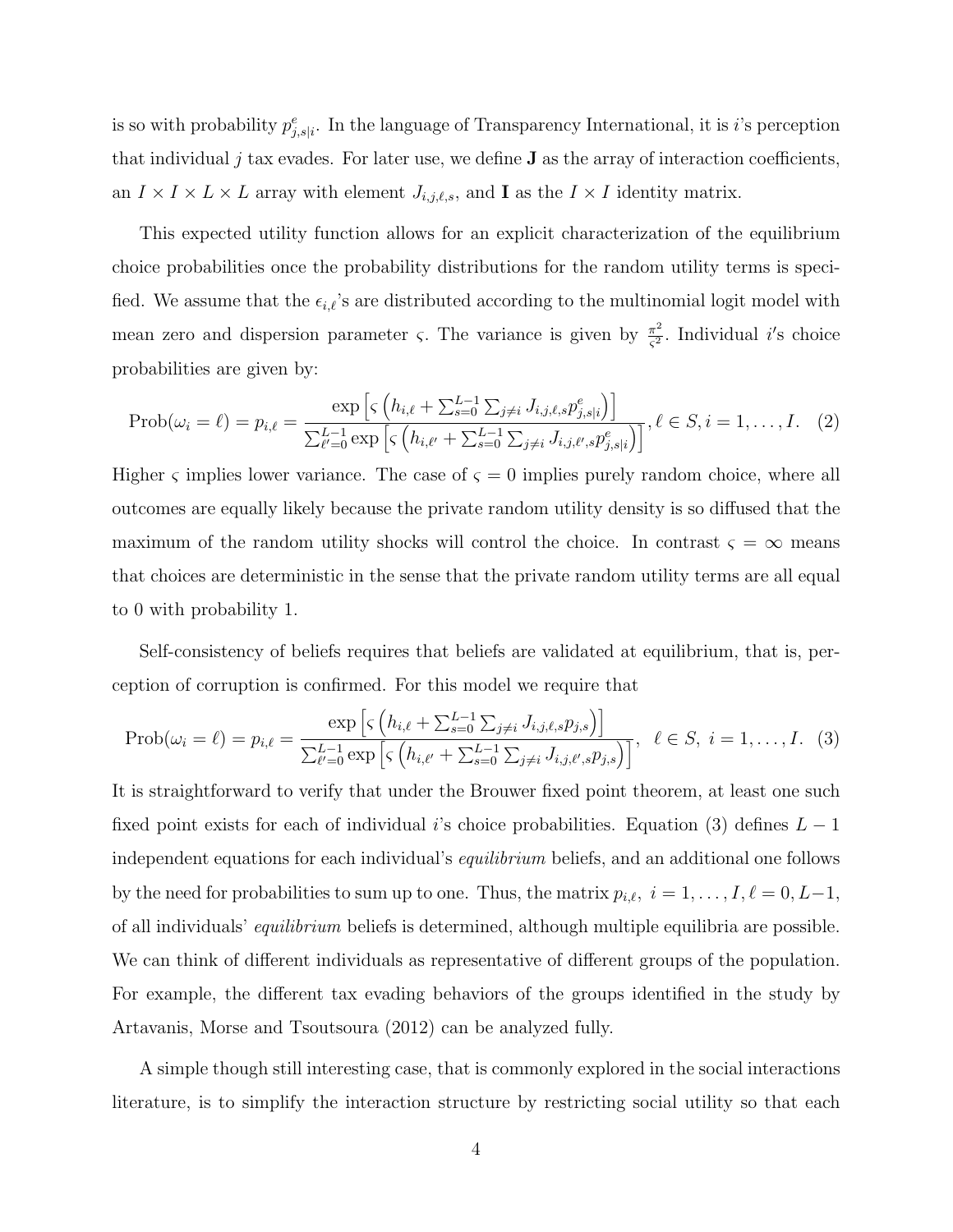individual only cares about the fraction of the entire population making the same choice he does. This renders the agent indifferent as to who makes the choices within the economy individuals are anonymous. What particular choices others make is irrelevant to an individual who believes that shameless tax evasion is practiced by all. Under this simplification, the object of interest is not the matrix with elements  $p_{i,\ell}$ , the individual choice probabilities, but rather the aggregate choice probabilities,  $p_{\ell} = I^{-1} \sum_{i} p_{i,\ell}$ . This leads to:

$$
p_{\ell}^{e} = p_{\ell} = \frac{1}{I} \sum_{i} \frac{\exp\left[s\left(h_{i,\ell} + J_{i,\ell}p_{\ell}\right)\right]}{\sum_{s=0}^{L-1} \exp\left[s\left(h_{i,s} + J_{i,s}p_{s}\right)\right]}, \ \ \ell \in S,
$$
\n(4)

where  $J_{i,\ell}$  is the social utility weight *i* assigns to the share among the population of others making the choice *ℓ.*

#### **2.1 Binary Choice**

Simplifying further, let us assume that the choice set is binary, say tax evade or not tax evade. In that case, we can without loss of generality define the choice set as *{*1*, −*1*}.* The convenience of this definition will be shown shortly. We proceed under the assumption that social utility,  $\sum_{j\neq i} J_{i,j,\ell,s} p_{j,s|i}^e$  in (1), is a function of the *expected average choice* of others, i.e.  $\sum_{j\neq i} J_{i,j} m_{i,j}^e,$ <sup>4</sup> where

$$
m_{i,j}^e = 1 \times p_{j,1|i}^e + (-1) \times p_{j,-1|i}^e,\tag{5}
$$

and make the additional assumption of *self-consistency of beliefs*, that is, individual *i*'s perception of individual *j*'s tax evading is validated at equilibrium:

$$
m_j = m_{i,j}^e.
$$

Let **m** denote the *I−*vector with the  $m_j$ 's as elements. In this case, it is convenient to <sup>4</sup>It is easy to see this as a specification of **J** in (1) above. That is, by going back to the original notation of equation (1) and setting  $J_{i,j,\ell,1} = J_{ij}$ ,  $J_{i,j,\ell,-1} = -J_{ij}$ , then

$$
\sum_{j \neq i} J_{i,j,\ell,s} p_{j,s|i} = \sum_j J_{ij} m_j.
$$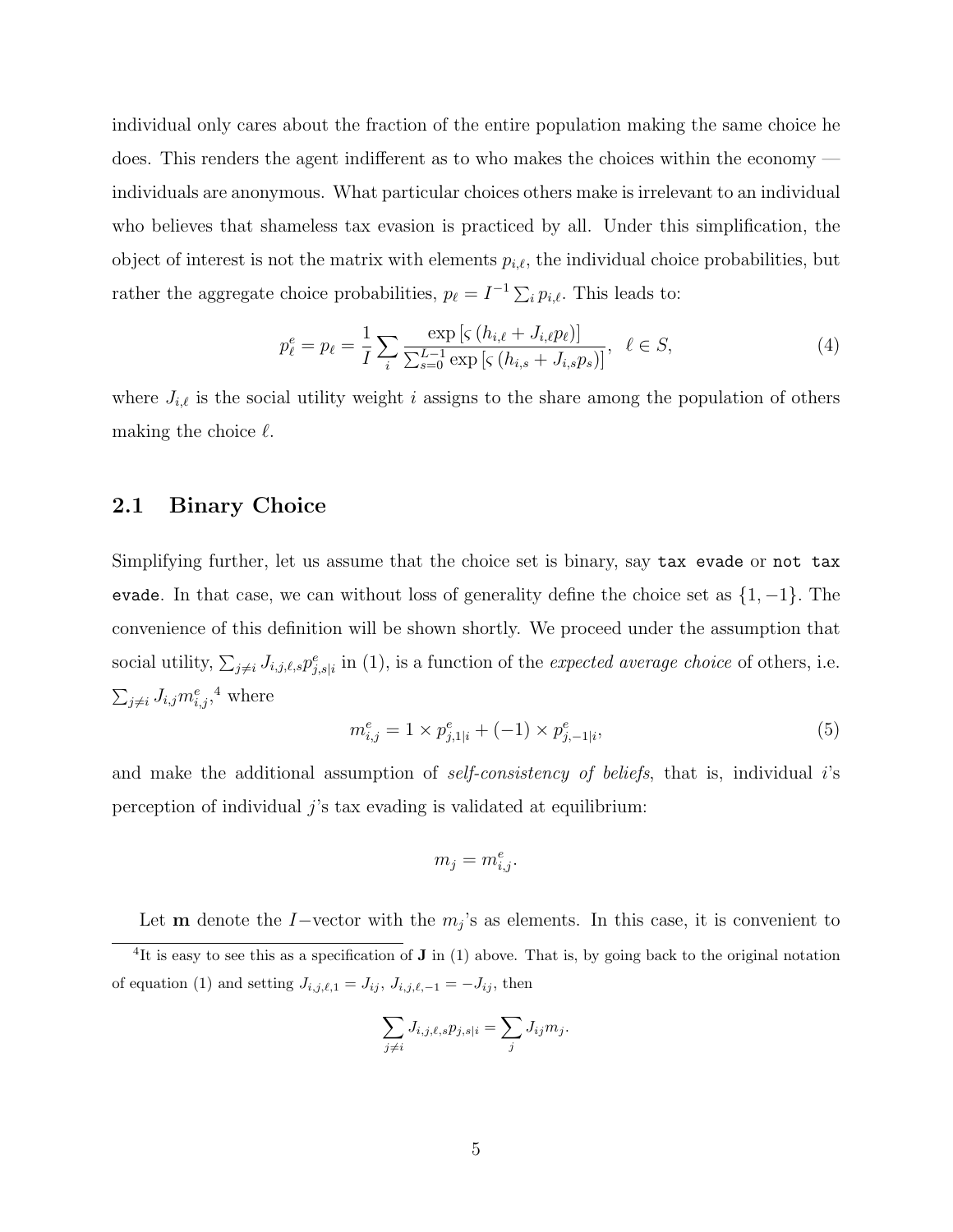use the hyperbolic tangent function,

$$
\tanh(x) := \frac{\exp(x) - \exp(-x)}{\exp(x) + \exp(-x)}, \ -\infty < x < \infty, \ \tanh(x) \in (-1, 1).
$$

We rewrite  $(3)$  as:

$$
m_i = \tanh\left[\zeta h_i + \zeta \mathbf{J}_i \mathbf{m}\right], \ i = 1, \dots, I,
$$
\n<sup>(6)</sup>

where  $h_i = h_{i,1} - h_{i,-1}$ , and  $\mathbf{J}_i$  denotes the *i*th row of the array, now a matrix, of interaction coefficients  $J_{ij}$ . Brouwer's fixed point theorem guarantees that the system of social interactions with an interactions matrix **J** admits an equilibrium that satisfies (6).

To understand the properties of the binary choice model, we consider the case where all heterogeneity across agents is due to random utility, i.e. we assume that  $h_{i,\ell}$ , and  $J_{i,\ell}$ , are constant across agents. This implies  $\mathcal{E}_i\{\omega_j\} = m$ , for all individuals, so that the Nash equilibria associated with (6) simplify to

$$
m = \tanh(\zeta h + \zeta Jm). \tag{7}
$$

The properties of this special case are straightforward to describe. Referring to Fig. 3, the model of this section suggests three cases, in general. First, if  $\zeta J > 1$ , and  $h = 0$ , then the function  $\tanh(\zeta h + \zeta Jm)$  is centered at  $m = 0$ , its slope at that point exceeds one, and equation (7) has three roots: a positive one ("upper"),  $(m^*_{+})$ , zero ("middle"), and a negative one ("lower"),  $(m<sup>*</sup>)$ , where  $m<sup>*</sup><sub>+</sub> = |m<sup>*</sup><sub>-</sub>|$ . In this case, private deterministic utility does not favor either choice. A situation where individuals believe either choice is chosen with equal probability is confirmed purely because of the statistical dispersion of the unobservable component of utility. However, the condition  $\zeta J > 1$ , equivalently written as  $J > \frac{1}{5}$ , can be interpreted as saying that the social interactions coefficient is strong enough relative to the dispersion of the unobservable component of utility to induce an outcome where the belief that in the average many individuals tax evade,  $m^*$   $\geq$  0, (alternatively, few individuals tax evade,  $m^*$  < 0) becomes self-fulfilling. The symmetry,  $m^*$  =  $|m^*$ <sub>-</sub> $|$ , is of course an outcome of the analytics of the special case of equation (7)  $h = 0$ .

Second, if  $h \neq 0$ , and  $J > 0$ , then the inherent attractiveness, if  $h > 0$ , (or lack thereof, if  $h < 0$ ) of either choice as expressed by the private utility component, if individuals are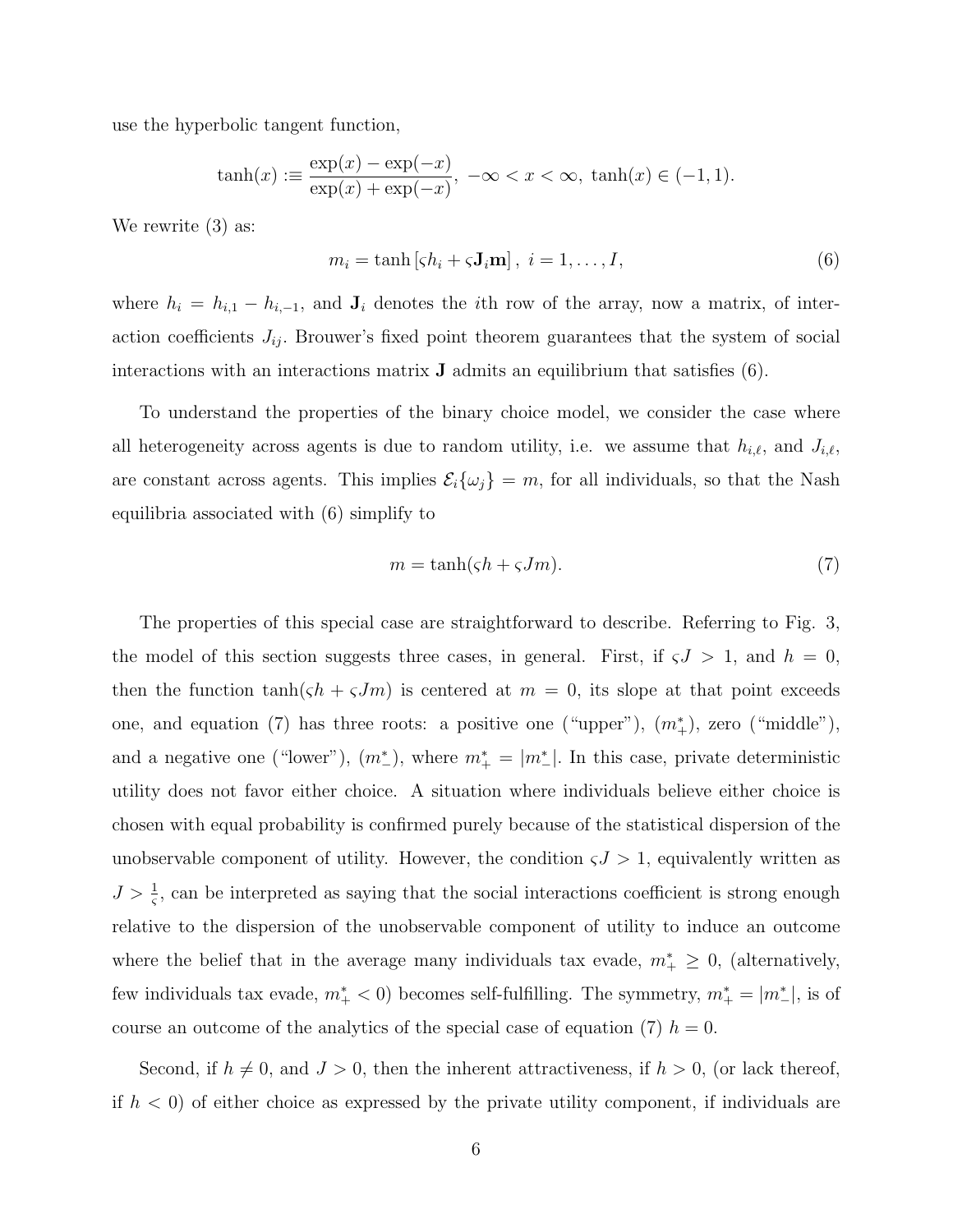conformist (positive social interactions coefficient), then there exists a threshold *H<sup>∗</sup> ,* which depends on *ς* and *J*, such that if  $\zeta h \leq H^*$ , equation (7) has a unique root, which agrees with *h* in sign. This is depicted by curves A and C, Fig. 3. In other words, given a private utility difference *h,* say in favor of tax evading (because it leaves everyone with higher after tax income), given fundamentals, and a sufficiently large dispersion of the random utility component (that is, there are many individuals with large enough unobserved propensity to disobey the tax laws  $h < H^*$ <sup>1</sup>/<sub>5</sub><sup>2</sup>, the random component dominates choice in the direction indicated by the sign of inherent attractiveness. These are depicted by points  $m = m^{\tilde{}}$ and  $m = m^{**}$ . If, on the other hand,  $h > H^* \frac{1}{\varsigma}$ , then equation (7) has three roots: one with the same sign as *h,* and the others of the opposite sign. See Fig. 3, Curve B. That is, given a private utility difference, if the dispersion of the random utility component is small,  $h > H^* \frac{1}{\varsigma}$ , then the social component dominates choice and is capable of producing multiplicity in conformist behavior.

Third, if  $h \neq 0$  and anti-conformist behavior,  $J < 0$ , then there is a unique equilibrium that agrees with *h* in sign. That is, for any given level of deterministic utility, beliefs that others engage in tax evasion will induce behavior in the opposite direction. So, the stronger is the inherent attractiveness of tax evasion, the lower the probability that others would engage in it. Very high such attractiveness will elicit self-confirming behavior in spite of non-conformism. Uniqueness follows because as the expectation of engaging in tax evasion increases, the likelihood that a particular individual engages in it decreases. For the purpose of simplicity, this possibility is not depicted on Fig. 3, but it would be represented by a sigmoid but downwards sloping curve.

The intuition of relationship between the number of equilibria and the parameters *J, h,* and  $\varsigma$  can be summarized as follows. Holding  $\varsigma$  constant, it is not surprising that multiple equilibria emerge when the strength of the externality (here taking the form of conformity effects), measured by *J,* is large relative to the strength of inherent attractiveness as privately evaluated by the individual, measured by *h.* The role of *ς* is more subtle. The parameter *ς* measures the degree of heterogeneity in payoffs across individuals in the population. Higher *ς* means smaller heterogeneity. The degree of heterogeneity, in turn, determines how private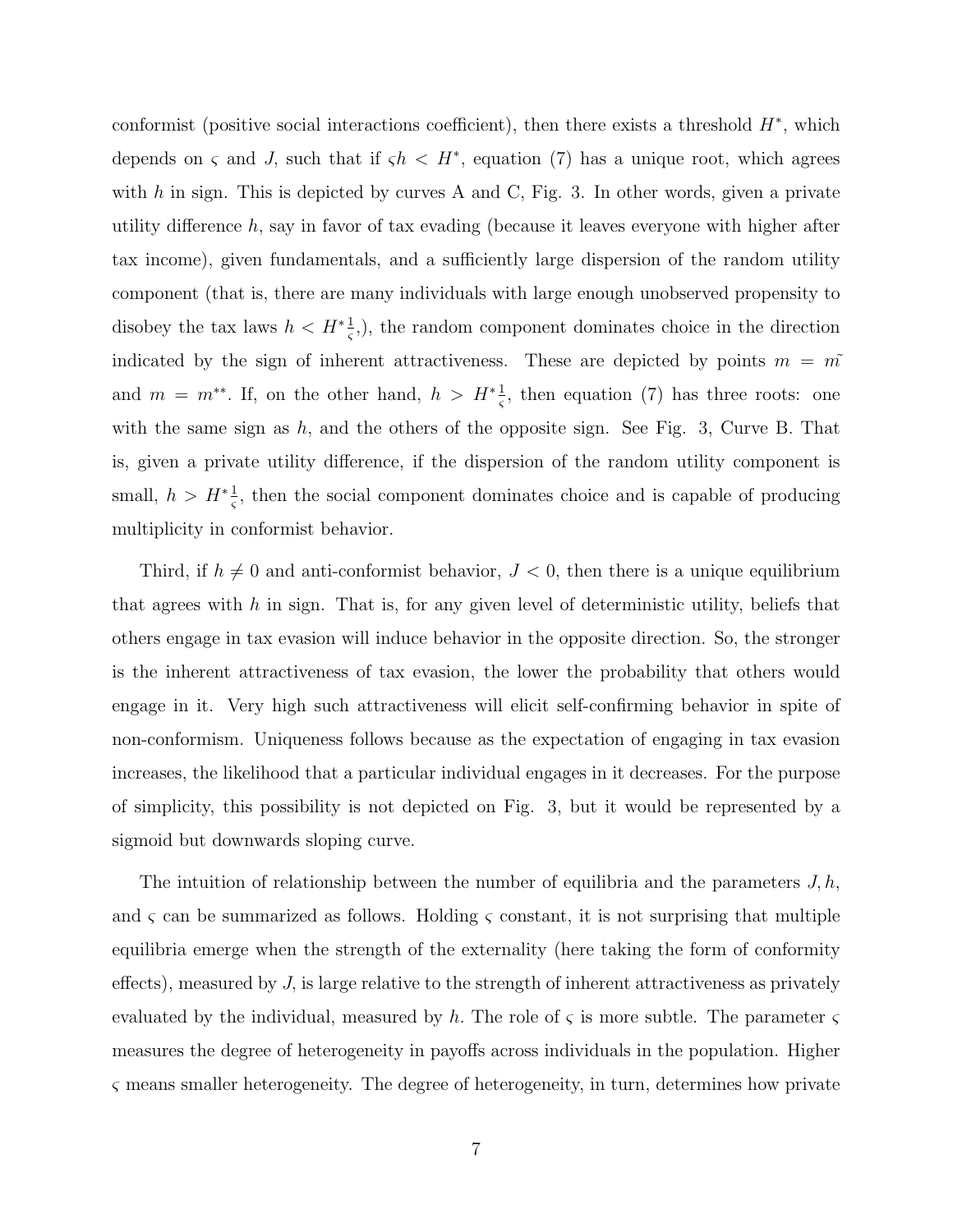and social incentives interact to produce equilibria. When  $\varsigma$  is small, which means that dispersion of unobservable propensity is large, then relatively large fractions of the population will experience draws such that either  $\epsilon_{i,\ell} - \epsilon_{i,\ell'}$  or  $\epsilon_{i,\ell'} - \epsilon_{i,\ell}$  is large. This means in turn that a relatively high fraction will have their decisions overwhelmingly influenced by their idiosyncratic payoffs in the sense that the realization of the idiosyncratic part of the payoffs is large enough that it dominates the common private and social incentives. By symmetry of the density for  $\epsilon_{i,\ell} - \epsilon_{i,\ell'}$ , equal percentages of the population, in expectation, will make choices 1 and *−*1 because their payoffs are dominated by the idiosyncratic terms. But this means that a relatively small percentage of the population remains that can engage in selfconsistent conformism because of social utility effects. Put differently, when enough agents make choices driven by symmetrically distributed payoff differences, the magnitude of the social utility terms is reduced, since it restricts the *m* term in *Jm.*

### **3 Uses of the Model**

The model we study makes several policy-related suggestions. One is to assess whether multiplicity in the observed outcomes of tax evasion or corrupt behavior is more likely in certain settings and try to relate that to the structure of the model. For example, in its most general setting, as expressed by (2) and (3), the model may be used to study tax evasion behavior by different groups of the population. The groups may be defined as different income groups or as different occupations, where it is presumed that the members of the groups are in social contact with one another. Estimating the model with data from different cities or regions can be used to guide allocation of resources for enforcement. The simple binary choice model may be used to study tax evasion behavior across countries. The empirical tax evasion literature may be used to guide selection of regressors, either with individual or aggregate data.

The presence of multiple equilibria also poses interesting questions about enforcement. That is, can enforcement be designed so that individuals are induced to move away from low-compliance to high-compliance equilibria. Note that the macroeconomic effects of such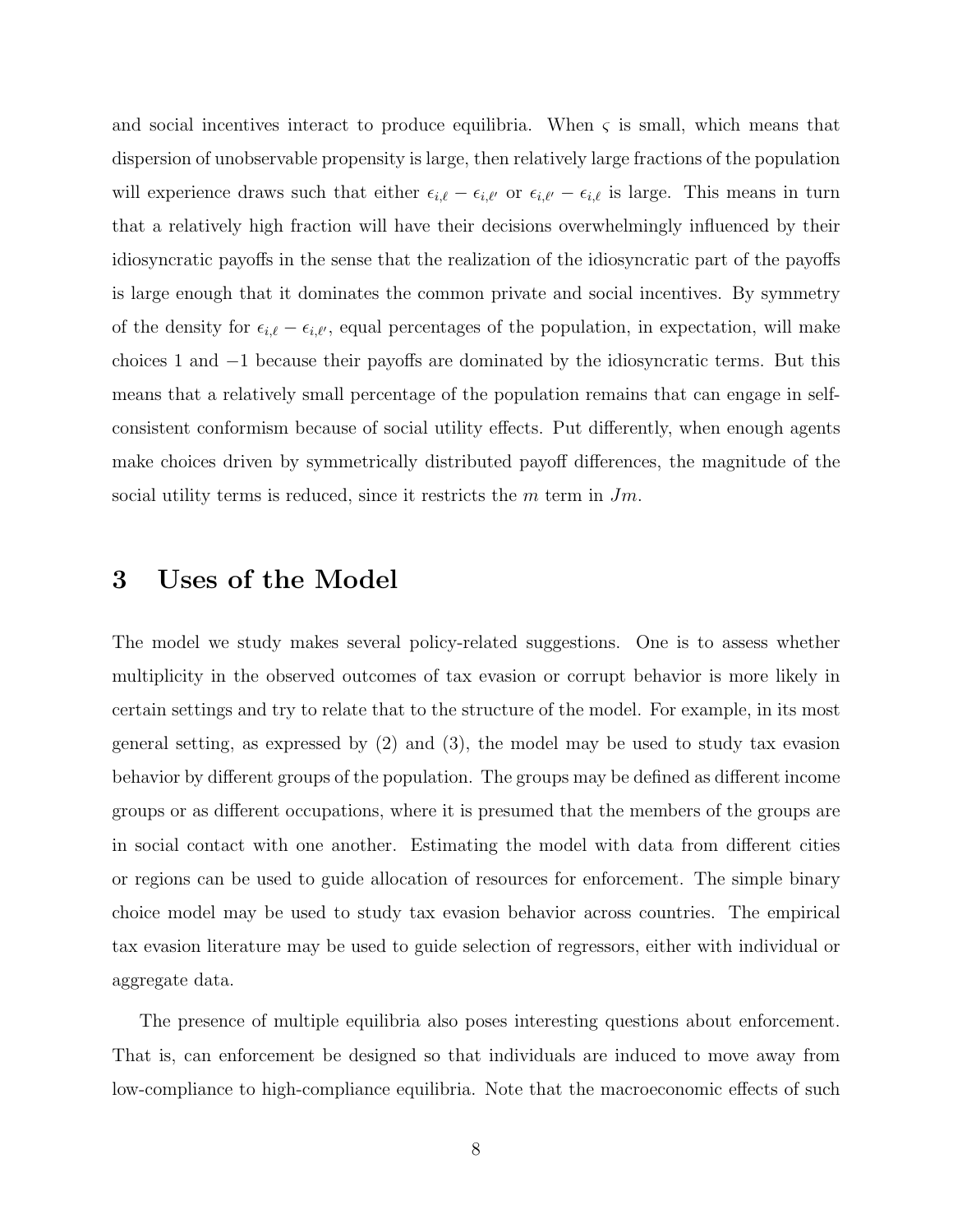a change in compliance can be orders of magnitude bigger than changes in marginal tax rates or other features of tax policy. The good news here is that the better of the two good equilibria, say the one associated with high compliance, is stable; the bad news is that the bad equilibrium, too, is stable. Thus, the policy must be substantial enough to move the economy from the bad to the good equilibrium, but not to drastic so as to blunt individual incentives. The model can deliver this basic intuition as follows.

Let us define as  $h_{i+1}$   $(h_{i-1})$ *,* individual's *i* private deterministic utility when he complies (does not comply) with tax laws. To simplify the problem (at the risk of abusing the model), we assume that the  $h_i$ 's are given by an expected subutility under the respective regime. Following the classical formulation of Allingham and Sandmo (1972), let *Y<sup>i</sup>* be income, *t<sup>i</sup>* the corresponding tax rate, and  $\beta_i$  the share of income that *i* declares to the tax authorities, which we will refer to as the level of compliance. The individual is not audited with probability  $1 - p_i$ , in which case his after-tax income is  $(1 - t_i\beta_i)Y_i$ ; he is audited with probability  $p_i$ , in which case, the actual income is determined and he pays the tax on the declared income, plus the tax along with a penalty,  $\theta$ , on the evaded tax, so that his after tax income is:  $Y_i - t_i \beta_i Y_i - (1 + \theta) t_i (1 - \beta_i) Y_i$ , where  $\theta > t_i$ . To fix ideas, let's limit consideration to either full compliance,  $\beta_i = 1$ , or total non-compliance,  $\beta_i = 0$ , and assume that the individual's subutility associated with the tax system is the log of after-tax income. Thus compliance versus non-compliance depends on the comparison of the following quantities, treated for simplicity as deterministic,utility from compliance,  $h_{i+1} = \ell n[(1-t_i)Y_i]$ , and utility from non-compliance,  $h_{i,-1} = (1 - p_i)\ell n Y_i + p_i \ell n [(1 - (1 + \theta)t_i)Y_i]$ . Therefore, individual *i* chooses compliance if:

$$
\left[\frac{\ln(1-t_i)}{\ln(1-(1+\theta)t_i)}\right] \le p_i.
$$

So, the higher  $p_i$ , the audit probability, or the higher  $\theta$ , the penalty, the higher the probability of compliance.

In general, the audit probability depends on income and perhaps its composition as well, which introduces another layer of richness in the above comparison. But most significantly, individuals might not know their actual audit probability, and may infer through their social connections, perhaps on the basis of experiences of others, such as friends or professional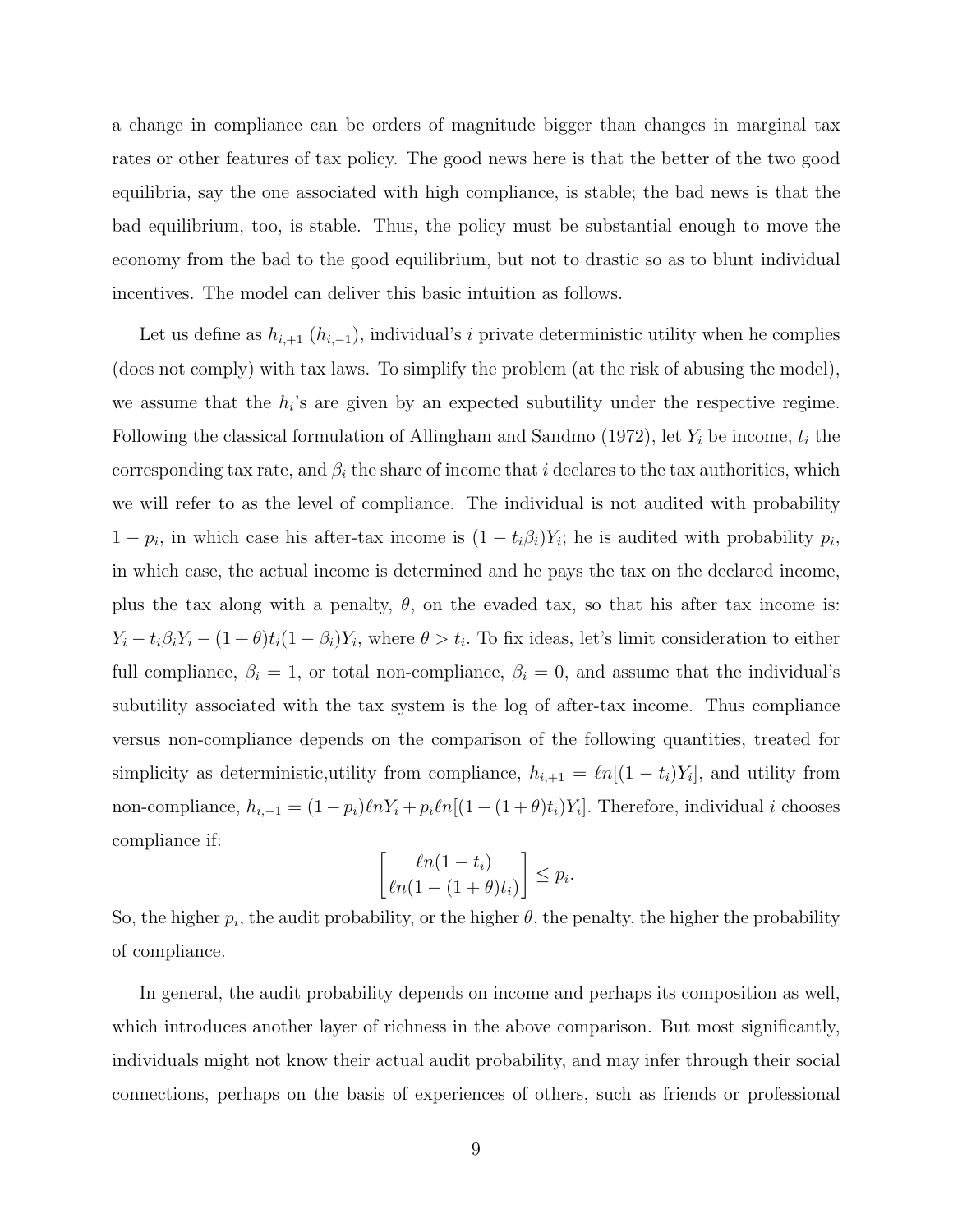acquaintances. This introduces a social element into individuals' decisions, which in the terminology of the social interactions literature would be a contextual effect.

More consequential in terms of outcomes, however, is if individuals are sensitive to the compliance behavior of their social contacts. Suppose individuals are conformist and value their expectation of the compliance behavior of others. This brings us back to the model of section 2.1 above. If individual *i* complies, he enjoys income  $(1 - t_i)Y_i$ , regardless of whether or not he is audited. If he does not comply, he may be audited with probability *p*<sup>*i*</sup>, and enjoys income  $(1 - (1 + \theta)t_i)Y_i$ , or not audited with probability  $1 - p_i$ , in which case he enjoys income  $Y_i$ . So, conditional on non-compliance, the expected income is equal to  $p_i[(1 - (1 + \theta)t_i)]Y_i + (1 - p_i)Y_i$ . Defining  $h_i$  as expected difference in incomes under compliance relative to non-compliance, we have:

$$
h_i = h_{i, +1} - h_{i, -1} = t_i Y_i [p_i \theta - (1 - p_i)].
$$

Rewriting (7) we have:

$$
m = \tanh\left(\zeta t_i Y_i [p_i \theta - (1 - p_i)] + \zeta J m\right). \tag{8}
$$

Conformism is expressed by the presence of a positive effect of *m,* expected compliance, in the utility comparison. Recall that in this case, we may have, in general, a unique equilibrium or three equilibria. See Figure 3. If  $h_i$  is small relative to the threshold  $\frac{H^*}{\varsigma}$ , and expresses that non-compliance is inherently more attractive, then there will be a unique equilibrium agreeing in sign with *h<sup>i</sup> , m−.* That is, the inherent attractiveness of non-compliance prevails. This is mapped by curve A, Figure 3. In such a case, improvement in enforcement, either by means of more likely audits, that is higher  $p_i$ , and/or larger penalties, higher  $\theta$ , can increase the inherent attractiveness of compliance. However, they need to be drastic enough to overcome the threshold, so that  $h_i$  becomes greater than  $\frac{H^*}{\varsigma}$ . In that case, the map of tanh( $\varsigma h_i + \varsigma Jm$ ) shifts up to curve B, Figure 3. If the increase in the attractiveness of compliance is large enough, then the map becomes like curve C, Figure 3, and the economy shifts to *m∗∗ .* This line of reasoning illustrates that timid enforcement can lessen non-compliance, like moving the curve A insufficiently higher to allow for three equilibria, and still affecting equilibrium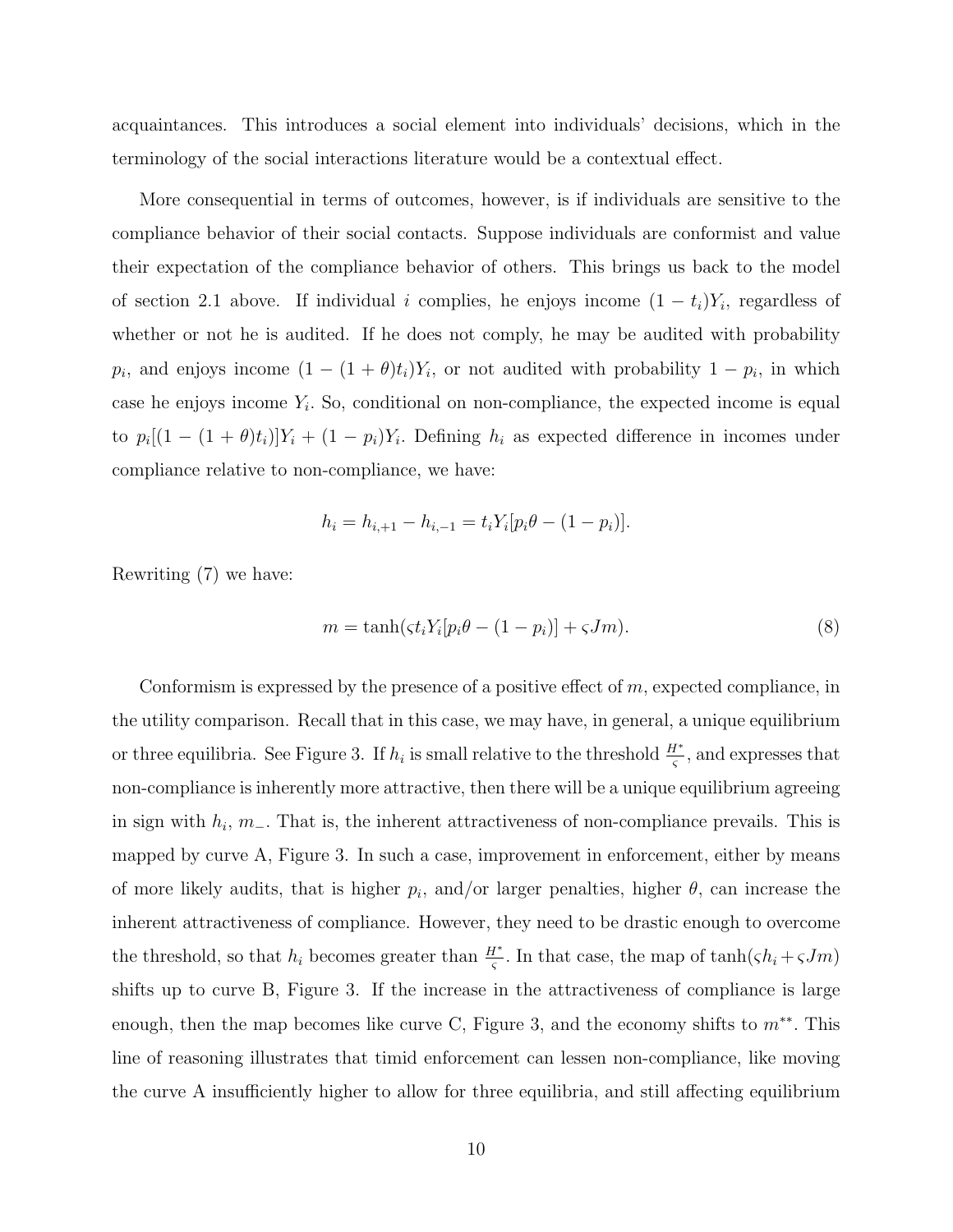non-compliance However, it is sufficiently vigorous enforcement that allows the economy to avail itself of a unique good equilibrium with compliance, *m∗∗ .*

Finally, we note that in the context of the previous example (see (8 above), if  $p_i$  > (<  $(1 + \theta)^{-1}$ , then individuals with higher (lower) incomes and/or those facing higher (lower) tax rates are more likely to comply.

## **4 Empirical Application with Eurobarometer Data**

The main part of the paper discusses and the Box presents in more detail results from an empirical study, based the Eurobarometer survey data. The Eurobarometer has conducted starting in 2005 biennial surveys (for years 2005, 2007, 2009, 2011, 2013) of the attitudes of the publics of the EU countries by means of a large number of questions. These surveys are an official activity of the European Commission; see Eurobarometer Data, Various Years. The latest available micro data are for 2013 and the samples are roughly 1000 observations from each EU country, amounting to a maximum total of 26856. We interpret as perception of corruption the following question (2011, QC4): "In (our country), do you think that the giving and the taking of bribes, and the abuse of positions of power for personal gain, are widespread among any of the following?" The categories listed range from among people working in the police services, customs, the judiciary, politicians at various levels, official awarding tenders, or permits, people working in the public education or the public health sectors to inspectors in health, construction, food quality, sanitary control and licensing. We recode the micro data as a the sum of affirmative responses under these categories into a categorical variable ranging from 0 to 13. We interpret as experience of corruption the following question (2011, QC5): "Over the last 12 months, has anyone (in our country) asked you, or expected you, to pay a bribe for his or her services?" We recoded the micro data as a categorical variable, that is equal to 0, if the answer is "no, nobody did," or equal to 1, if the answer is at least one in the above categories.

After much experimentation with different empirical models, we performed an ordered logit regression with the experience of corruption as a dependent variable, and perception